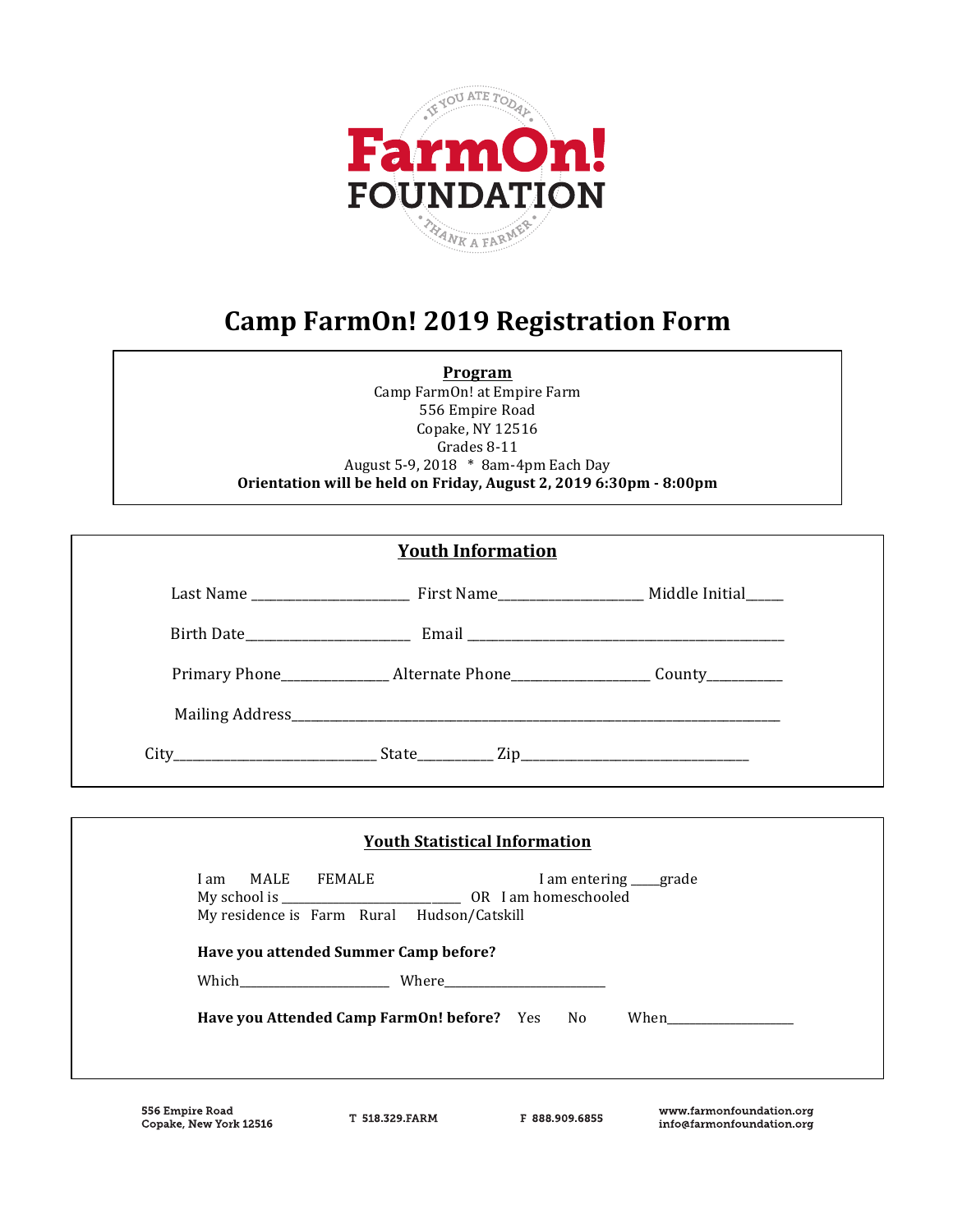| $\cdot$<br>$\sim$<br><b>Parent Information</b>                                                 |  |
|------------------------------------------------------------------------------------------------|--|
|                                                                                                |  |
| $\Box$ Check here if parent address is the same as above if not, please fill in address below: |  |
|                                                                                                |  |
|                                                                                                |  |
|                                                                                                |  |

2

| <b>Accommodations</b>                           |            |                |
|-------------------------------------------------|------------|----------------|
| My child requires accommodations for disability | <b>Yes</b> | N <sub>0</sub> |
| My child has special needs accommodations       | Yes        | N <sub>0</sub> |
| If yes, the accommodations needed are:          |            |                |

| Food | Agriculture                                                    | <b>Business</b> | Entrepreneurship                         | Invention |
|------|----------------------------------------------------------------|-----------------|------------------------------------------|-----------|
|      | Are you available all days of the Camp as well as orientation? |                 | No<br>Yes<br>If not, when are conflicts? |           |

556 Empire Road<br>Copake, New York 12516

T 518 329 FARM

F 888 909 6855

www.farmonfoundation.org info@farmonfoundation.org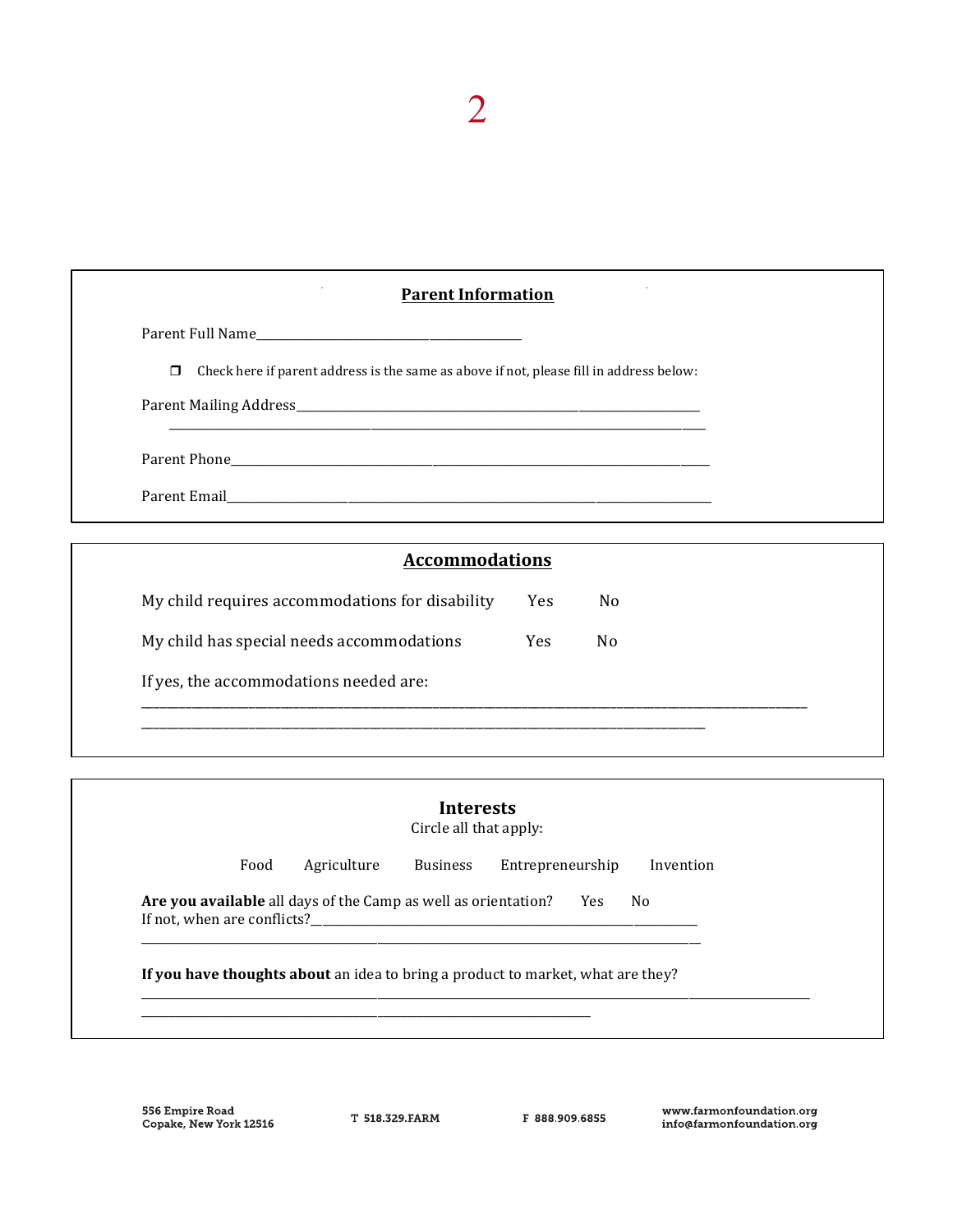|                                | <b>Signatures</b>                                                                                                                                                                                                                                                               |
|--------------------------------|---------------------------------------------------------------------------------------------------------------------------------------------------------------------------------------------------------------------------------------------------------------------------------|
| <b>The Vouth Exercise 2018</b> | Date the control of the control of the control of the control of the control of the control of the control of the control of the control of the control of the control of the control of the control of the control of the con                                                  |
| Parent                         | Date                                                                                                                                                                                                                                                                            |
|                                | By signing and dating this document, parent/guardian and youth clarify that they have read, understand, and agree to the<br>terms of the Program Code of Conduct and Photography and information Release found on the back of this form.<br>Send completed form by July 9th to: |

 $\hat{\mathcal{A}}$ 

 $\overline{3}$ 

 $\ddot{\phantom{a}}$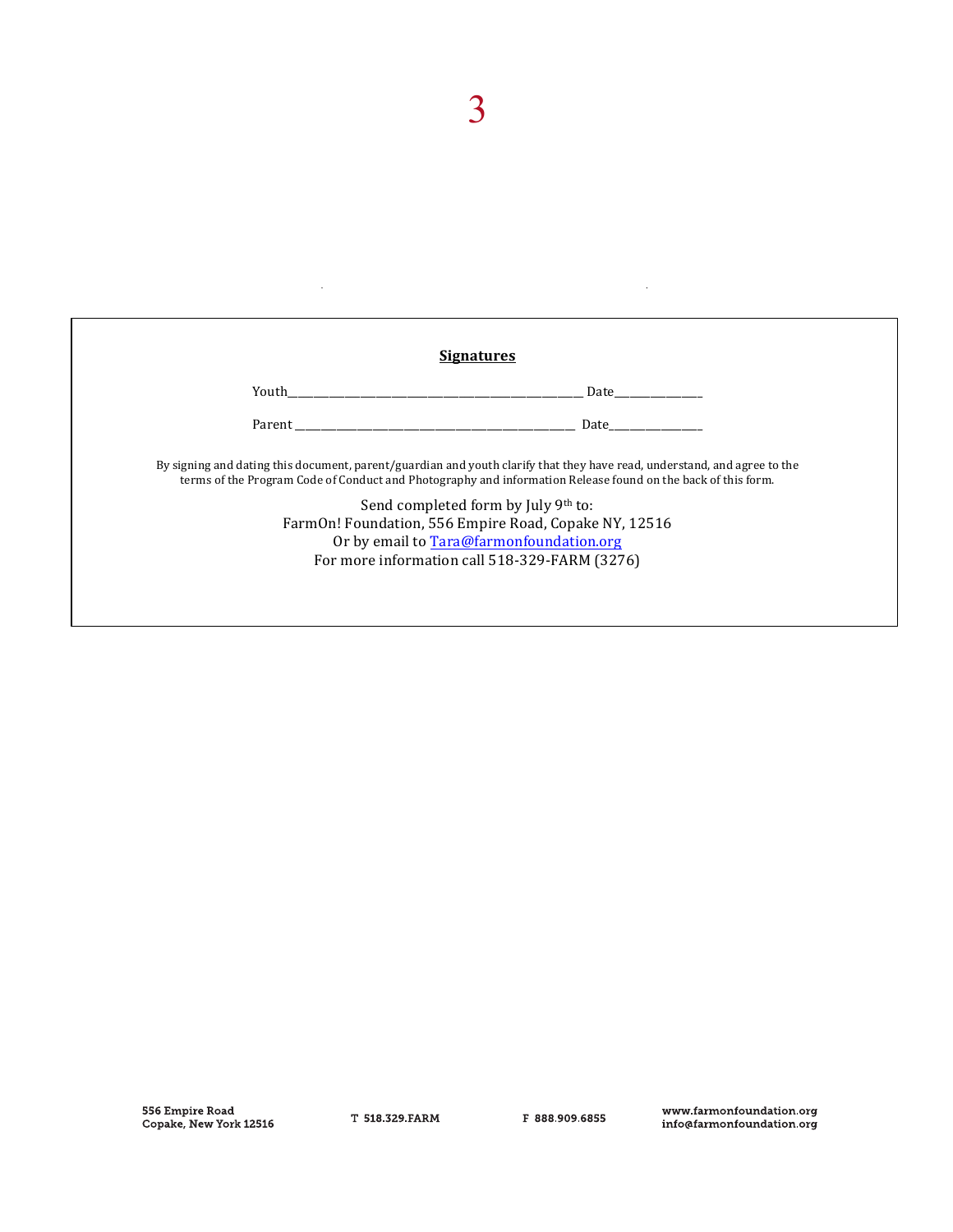## **Camp FarmOn! Code of Conduct**

The following behavior guidelines and expectation are designed to make everyone's experience at this teen program satisfying. This means that all participants, volunteers, and staff shall adhere to theses core values and respect the individual rights, safety, and property of others. Youth are expected to demonstrate the character traits of trustworthiness, respect, responsibility, fairness, caring and citizenship.

Expected Behavior: 

- 1. All participants will be responsive to the reasonable requests of the adult in charge at the time given. This includes following rules and regulations of the given event (for example: abiding by curfew).
- 2. All participants will participate in all of the planned programs, be on time and follow through on assigned tasks/responsibilities in a manner that insures the safety, well-being, and quality of the educational experience for self and others.
- 3. All participants will act in a mature, responsible manner, recognizing they are role models for others, and that that they are representing themselves and the FarmOn! Foundation.
- 4. All participants will be dressed appropriately for the event. Dress will depend on the event. If you are unsure about what is appropriate, in advance, contact the FarmOn! Foundation.
- 5. All participants will be considerate and courteous of all youth and adults and their property during travel, at group gatherings, and during free time.
- 6. All participants will respect the rights and opinions of others.
- 7. All participants are to refrain from the possession and/or use of illegal drugs, tobacco products, or alcoholic beverages, firearms and/or other weapons at all times. These are prohibited.
- 8. All participants are to refrain from romantic displays, sexual activates, and harassment either in public or private situations. These actions will not be tolerated in a no-touching policy.

Consequences: Any of the following may be used, depending on severity of the situation.

- 1. In mild cases, youth participant will receive a verbal warning.
- 2. Young person may remain at the event, but may possibly be barred from a future event.
- 3. Youth will be sent home at family's expense.

### **Photography and Information Release**

The FarmOn! Foundation is granted permission to use and/or publish my or my child's photograph or image (including audio, film, digital image or any other media) for educational purposes, on its website or for the promotion of its programs.

I understand that I/my child/ward are not being compensated in any way for use of our images and that  $I/we$  do not have approval over the final product in which it appears. I hereby release the FarmOn! Foundation and all persons acting under their permission or authority from any and all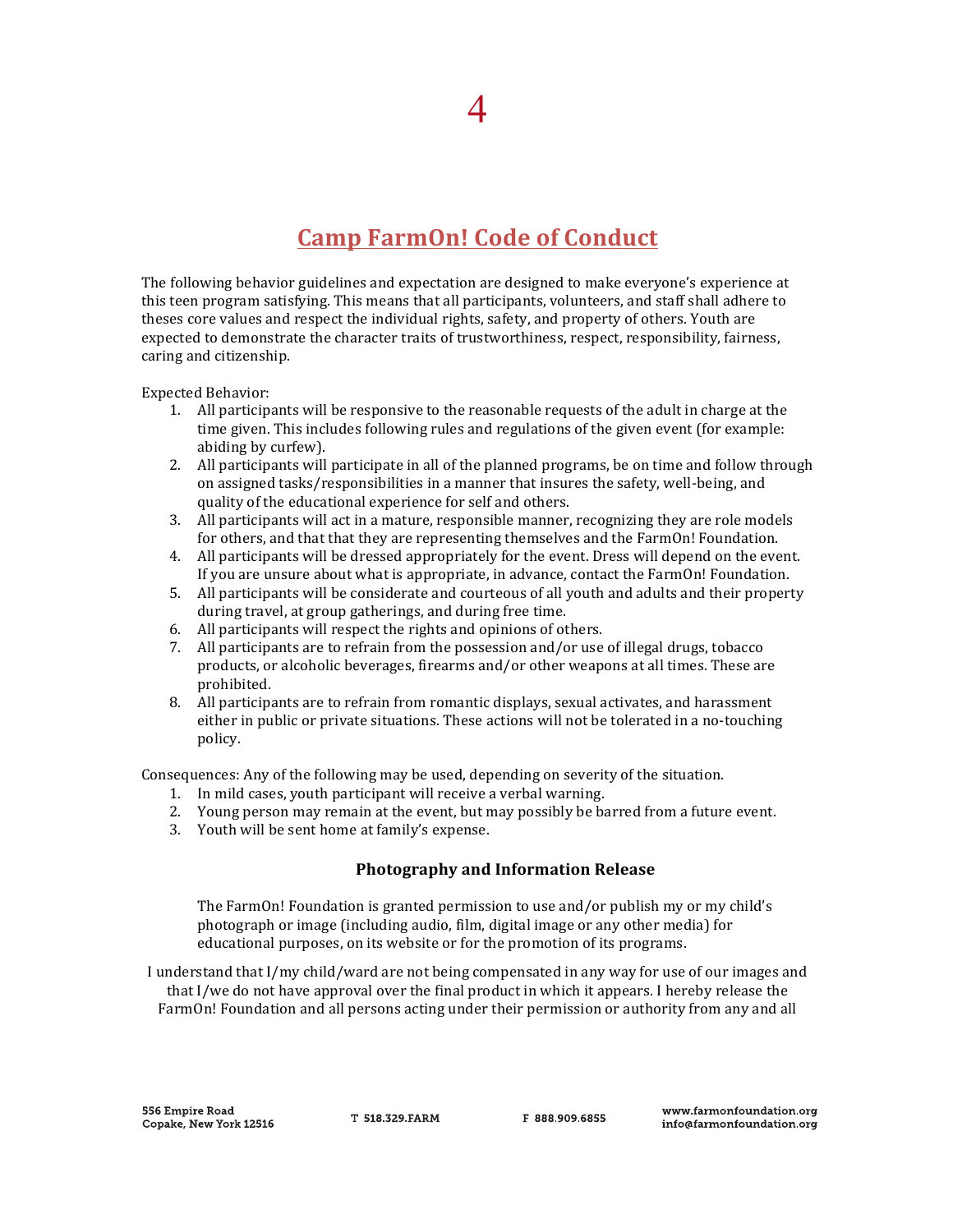#### claims or liability arising out of use of our images. This release shall bind our heirs, guardians, assigns, and legal representatives.

### **FarmOn! Foundation Permission Slip and Medical Release Form**

#### **Please Print**

|                                 | <b>Activity:</b> Fashion and Textile Design Forum - Various dates and locations.                                                                                                                                                                                  |                                                |                                                                          |
|---------------------------------|-------------------------------------------------------------------------------------------------------------------------------------------------------------------------------------------------------------------------------------------------------------------|------------------------------------------------|--------------------------------------------------------------------------|
|                                 |                                                                                                                                                                                                                                                                   | <b>Medical History</b>                         |                                                                          |
|                                 | Check any and all that apply to your child: Date of Last Tetanus Booster                                                                                                                                                                                          |                                                |                                                                          |
|                                 | Illnesses                                                                                                                                                                                                                                                         | Allergies                                      |                                                                          |
| $\Box$<br>⊓<br>⊓<br>$\Box$<br>π | Ear Infections<br><b>Rheumatic Fever</b><br>Convulsions<br><b>Diabetes</b><br>Other (specify) ___________                                                                                                                                                         | $\Box$<br>$\Box$<br>$\Box$<br>$\Box$<br>$\Box$ | Hay Fever<br><b>Insect Stings</b><br><b>Ivy Poisonings</b><br>Penicillin |
|                                 | Current prescribed medication (specify)                                                                                                                                                                                                                           |                                                |                                                                          |
|                                 | On the back of this form, specify any other health concerns, physical activity restrictions, or other information you want the<br>chaperons or director of this program to be aware of on behalf of your child's welfare. Also include if your child requires any |                                                |                                                                          |

**Family Medical and Hospitalization Coverage** 

| Name of Insurance Company or Government Program_ |  |
|--------------------------------------------------|--|
|--------------------------------------------------|--|

| Identification/Policy# |  |                 |
|------------------------|--|-----------------|
|                        |  | _______________ |

special dietary needs.

Family Physician's Name and Phone Number\_\_\_\_\_\_\_\_\_\_\_\_\_\_\_\_\_\_\_\_\_\_\_\_\_\_\_\_\_\_\_\_\_\_\_\_\_\_\_\_\_\_\_\_\_\_\_\_\_\_\_\_\_\_\_\_\_\_\_\_\_\_\_\_\_\_\_\_\_\_\_\_\_\_\_\_\_\_\_\_\_\_\_\_\_\_\_\_\_\_\_\_\_\_

I hereby give my child permission to fully participate (subject to the restrictions noted) in the Camp FarmOn! Program on the dates and locations listed above. I permit the use of any photos, slides, films, or sketches of him/her taken during the activity for publicity, advertising, and promotion.

I further grant permission to the director of the activity (or authorized designee) to dispense to my child any prescribed medication he/she is currently taking.

I understand that I will be notified in case of serious injury or illness. However, in the event that I cannot be reached, I hereby give permission for my child named above to be medically treated by a physician or medical facility as appropriate.

Signature\_\_\_\_\_\_\_\_\_\_\_\_\_\_\_\_\_\_\_\_\_\_\_\_\_\_\_\_\_\_\_\_\_\_\_\_\_\_\_\_\_\_\_\_\_\_\_\_\_\_\_\_\_\_\_\_\_\_\_\_\_\_\_\_\_\_\_\_\_\_\_\_\_\_\_\_\_\_\_\_ Date\_\_\_\_\_\_\_\_\_\_\_\_\_\_\_\_\_\_\_\_\_\_\_\_\_\_\_\_\_\_\_\_\_\_\_\_\_\_\_\_

*Parent or Guardian* 

**556 Empire Road** Copake, New York 12516

T 518 329 FARM

F 888 909 6855

www.farmonfoundation.org info@farmonfoundation.org